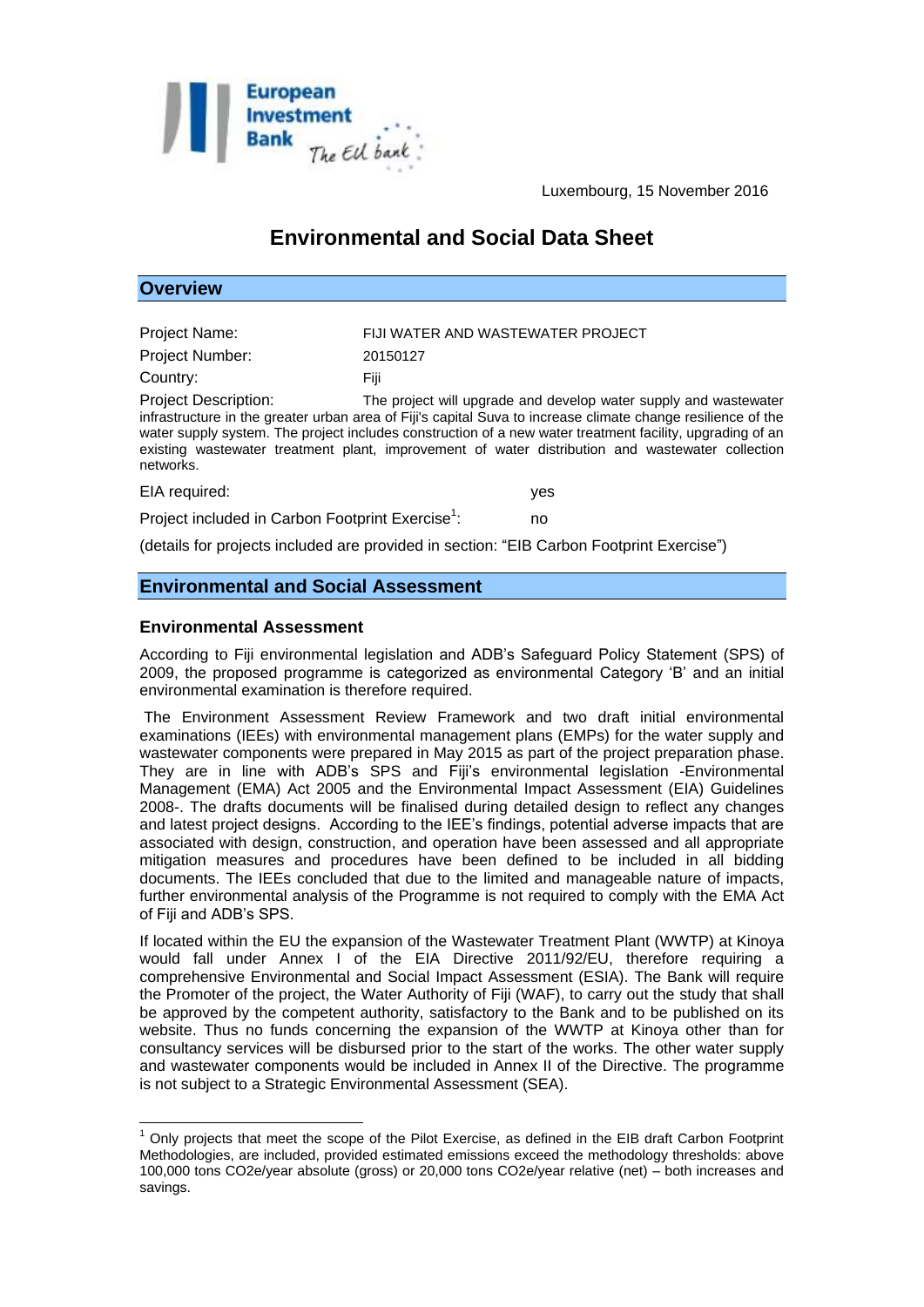

Luxembourg, 15 November 2016

WAF will have to ensure that the programme is implemented and operated in compliance with the EIB's environmental and social standards as defined in its Environmental and Social Handbook (version 2013). The Environmental Unit of WAF is deemed to have adequate capacity to implement and monitor the programme as detailed in the EMPs and will be supported by international consultants during the implementation of the programme.

The programme has been designed with appropriate adaptation measures to mitigate the increased incidence of floods, droughts and sea level rise, with consequent increase in salinity concentrations in the Rewa River. It will also contribute to energy savings and emissions reduction through Non-Revenue Water reduction, the upgrade of the WWTP at Kinoya, and the wastewater system extension. The programme therefore contributes to the Bank's objectives of Climate Action (Adaptation and Mitigation)

### **Social Assessment, where applicable**

The Government of Fiji and WAF will have to acquire the land where the new water intake on the Rewa River, the water treatment plant, pumping station and reservoir will be constructed, as well as for two new wastewater pumping stations. A draft Land Acquisition and Resettlement Plan was prepared to address the permanent and temporary impacts and needs to be updated during detailed design and approved by the competent authorities and to the satisfaction of the Bank, prior to commencement of works. The WAF will be supported by international consultants to review, update and implement the Land Acquisition and Resettlement Plan, if necessary, and to carry out the consultations with the relevant stakeholders. An independent audit will also verify the satisfactory implementation of the Land Acquisition and Resettlement Plan.

Overall the programme will have significant social benefits including the reduction of the negative impacts of diseases, heath care costs, productivity loss, and school absenteeism. It will also improve WFA capacity to deliver pro-poor and gender inclusive water supply and sanitation services in accordance with the objectives of the gender action plan (GAP) that has been developed for the investment programme.

WFA will have to ensure that the programme complies with ILO labour standards ratified by the Republic of the Fiji or otherwise legally applicable and binding in the Country. To this end, the tender documents will have to make specific reference to labour standards, so that bidders can integrate these requirements into their ESMPs.

## **Public Consultation and Stakeholder Engagement**

WFA will have to ensure that the relevant stakeholders, including potentially affected persons, will be consulted with regard to the potential impacts of the proposed construction and rehabilitation of infrastructure facilities and related project activities in line with EIB standards and applicable national legislation and Fiji's regulations. The IEEs will be made available for consultation at public locations and will be disclosed to a wider audience via the ADB website.

### **Other Environmental and Social Aspects**

N.A.

## **Conclusions and Recommendations**

The programme is fully driven by environmental and health considerations and will assist the WAF to achieve a number of important health and environment improvements, particularly for the growing population in the peri-urban that are as yet unserved. A large portion of the current and future Suva and Nausori metropolitan population will be served with safe and